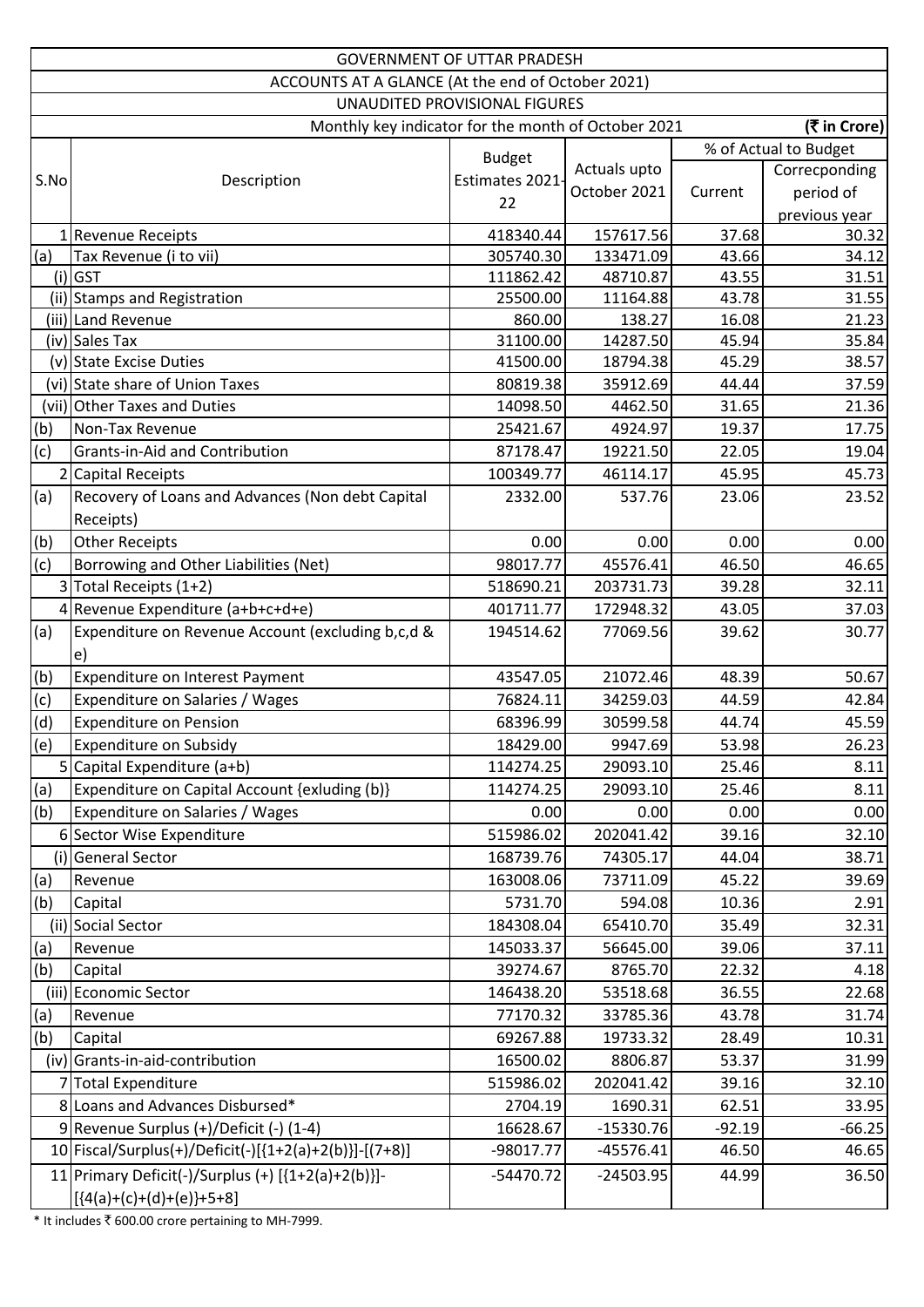## Monthly Trend (Format of the Progressive Figures REVENUE RECEIPTS (Refer to Item No. 1(a) of Monthly Accounts at a Glance)

| Months              |          | 2021-22     |          | 2020-21     |
|---------------------|----------|-------------|----------|-------------|
|                     | Monthly  | Progressive | Monthly  | Progressive |
| April               | 18058.58 | 18058.58    | 9510.09  | 9510.09     |
| May                 | 15226.75 | 33285.33    | 13853.29 | 23363.38    |
| June                | 17977.37 | 51262.70    | 16373.08 | 39736.46    |
| July                | 21067.57 | 72330.27    | 18046.83 | 57783.29    |
| August              | 20528.37 | 92858.64    | 16881.15 | 74664.44    |
| September           | 20558.98 | 113417.62   | 16939.46 | 91603.90    |
| October             | 20053.47 | 133471.09   | 17188.53 | 108792.43   |
| November            |          |             | 17641.92 | 126434.35   |
| December            |          |             | 18969.09 | 145403.44   |
| January             |          |             | 19043.74 | 164447.18   |
| February            |          |             | 17407.06 | 181854.24   |
| March (Preliminary) |          |             | 44406.60 | 226260.84   |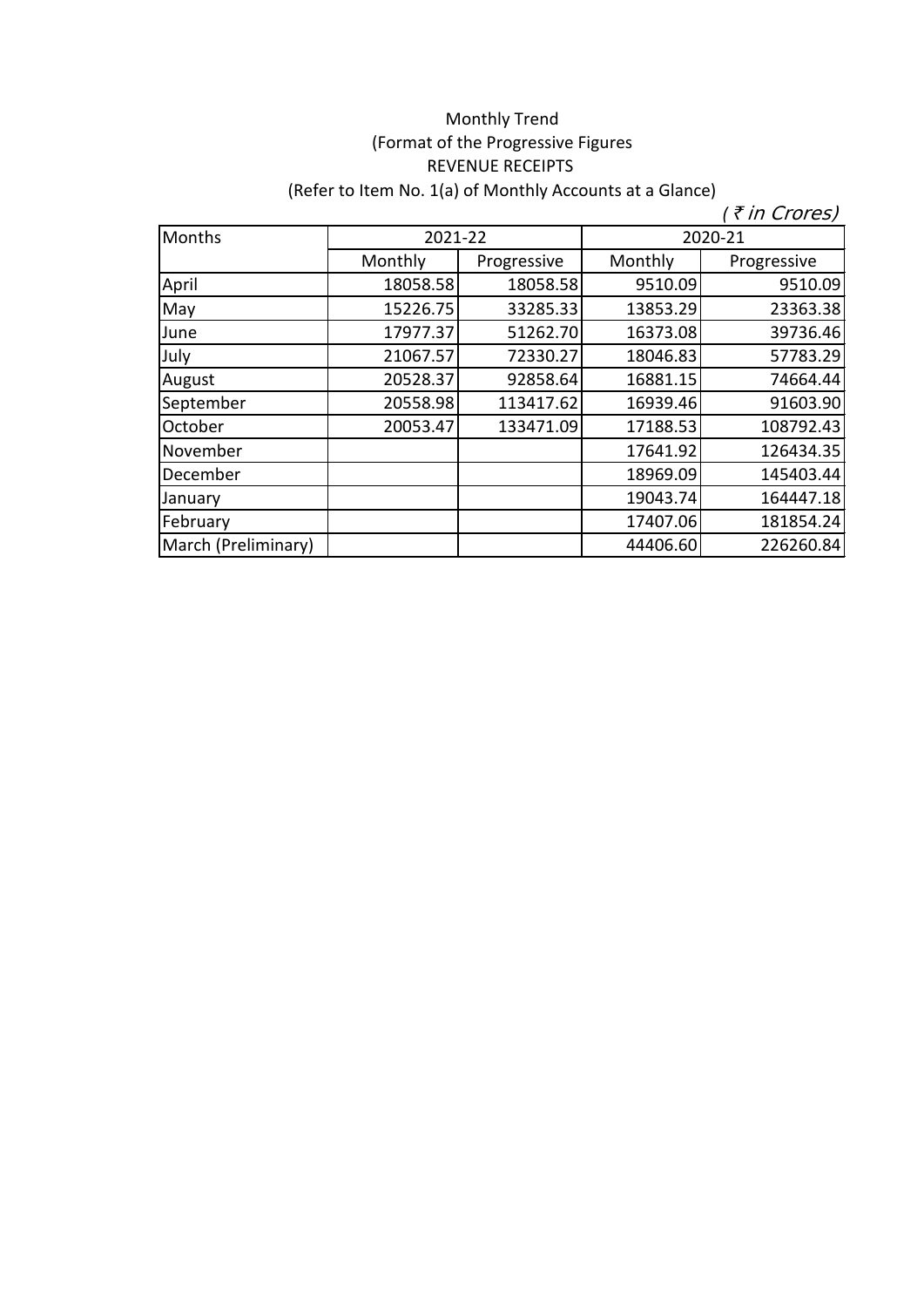## (Format of the Progressive Figures REVENUE RECEIPTS (Refer to Item No. 1(b) of Monthly Accounts at a Glance) Monthly Trend

| Months              |         | 2021-22     |         | 2020-21     |
|---------------------|---------|-------------|---------|-------------|
|                     | Monthly | Progressive | Monthly | Progressive |
| April               | 604.90  | 604.90      | 337.31  | 337.31      |
| May                 | 401.22  | 1006.12     | 656.36  | 993.67      |
| June                | 1131.02 | 2137.14     | 800.35  | 1794.02     |
| July                | 553.02  | 2690.16     | 775.01  | 2569.03     |
| August              | 472.67  | 3162.83     | 748.70  | 3317.73     |
| September           | 1036.39 | 4199.22     | 1120.41 | 4438.14     |
| October             | 725.75  | 4924.97     | 1096.77 | 5534.91     |
| November            |         |             | 622.26  | 6157.17     |
| December            |         |             | 1108.56 | 7265.73     |
| January             |         |             | 853.49  | 8119.22     |
| February            |         |             | 1048.32 | 9167.54     |
| March (Preliminary) |         |             | 1952.65 | 11120.19    |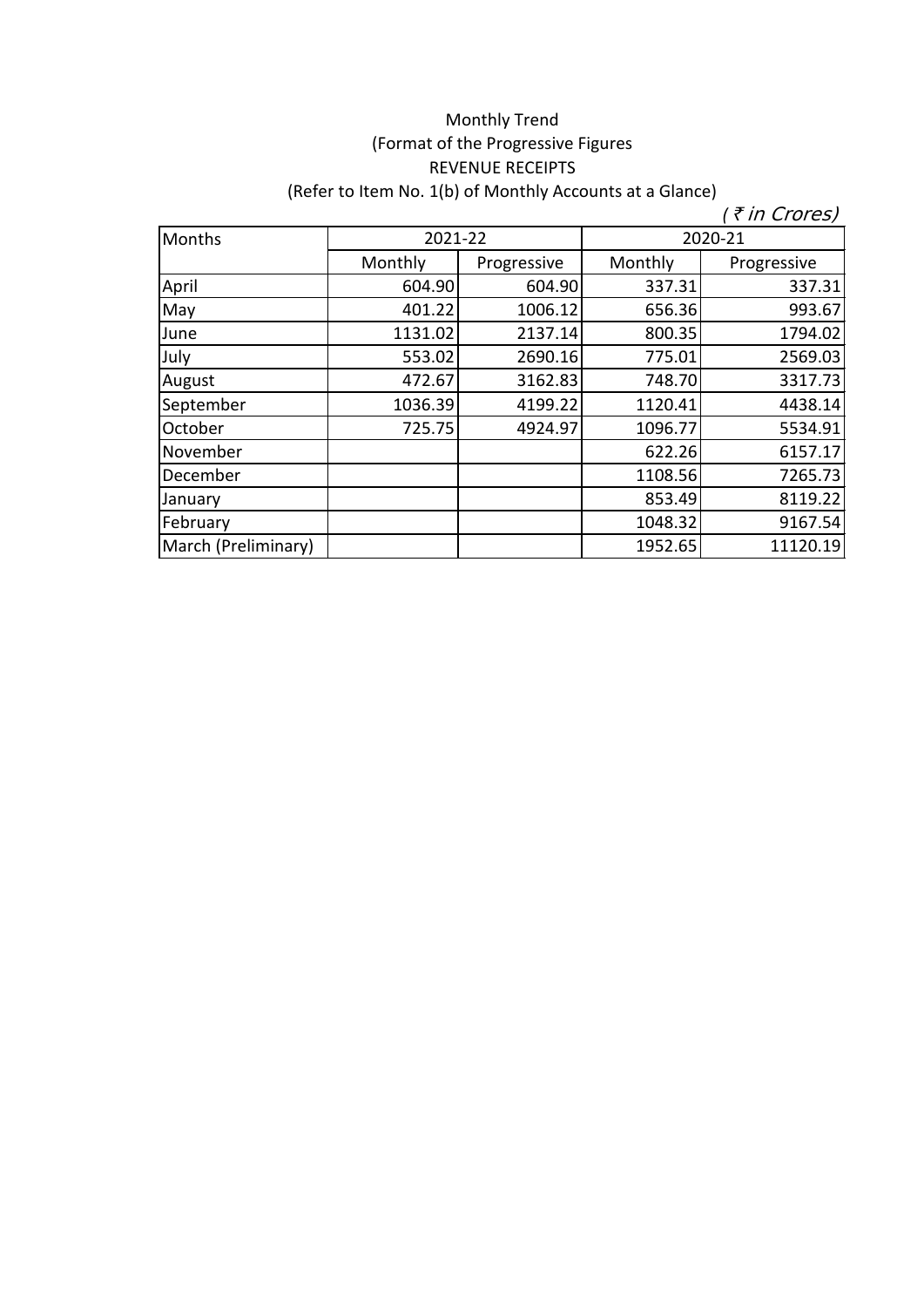## Monthly Trend (Format of the Progressive Figures REVENUE RECEIPTS (Refer to Item No. 1(c) of Monthly Accounts at a Glance)

| Months              | 2021-22<br>2020-21 |             |          |             |
|---------------------|--------------------|-------------|----------|-------------|
|                     | Monthly            | Progressive | Monthly  | Progressive |
| April               | 0.00               | 0.00        | 832.48   | 832.48      |
| May                 | 0.00               | 0.00        | 0.00     | 832.48      |
| June                | 4513.74            | 4513.74     | 2438.00  | 3270.48     |
| July                | 2563.42            | 7077.16     | 7049.69  | 10320.17    |
| August              | 3429.52            | 10506.68    | 0.00     | 10320.17    |
| September           | 7053.29            | 17559.97    | 0.00     | 10320.17    |
| October             | 1661.53            | 19221.50    | 3487.79  | 13807.96    |
| November            |                    |             | 1182.30  | 14990.26    |
| December            |                    |             | 12666.98 | 27657.24    |
| January             |                    |             | 10143.91 | 37801.15    |
| February            |                    |             | 2310.85  | 40112.00    |
| March (Preliminary) |                    |             | 1884.38  | 41996.38    |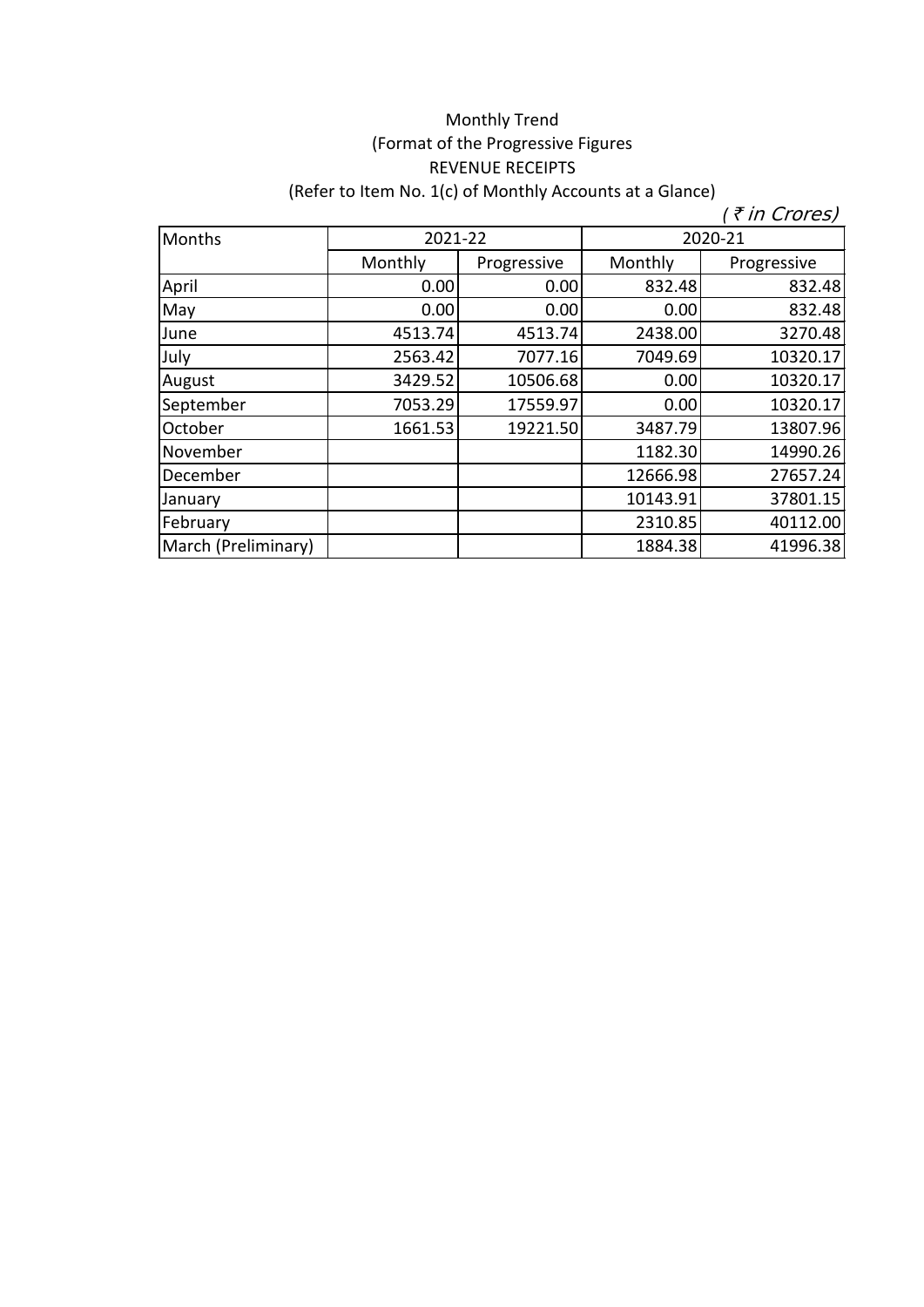## Monthly Trend (Format of the Progressive Figures CAPITAL RECEIPTS (Refer to Item No. 2(a) of Monthly Accounts at a Glance)

| Months              | 2021-22 |             | 2020-21 |             |
|---------------------|---------|-------------|---------|-------------|
|                     | Monthly | Progressive | Monthly | Progressive |
| April               | 88.20   | 88.20       | 54.52   | 54.52       |
| May                 | 58.27   | 146.47      | 91.08   | 145.60      |
| June                | 60.57   | 207.04      | 97.72   | 243.32      |
| July                | 111.96  | 319.00      | 53.59   | 296.91      |
| August              | 56.30   | 375.30      | 67.11   | 364.02      |
| September           | 58.37   | 433.67      | 63.38   | 427.40      |
| October             | 104.09  | 537.76      | 90.12   | 517.52      |
| November            |         |             | 53.74   | 571.26      |
| December            |         |             | 199.57  | 770.83      |
| January             |         |             | 70.89   | 841.72      |
| February            |         |             | 111.59  | 953.31      |
| March (Preliminary) |         |             | 181.02  | 1134.33     |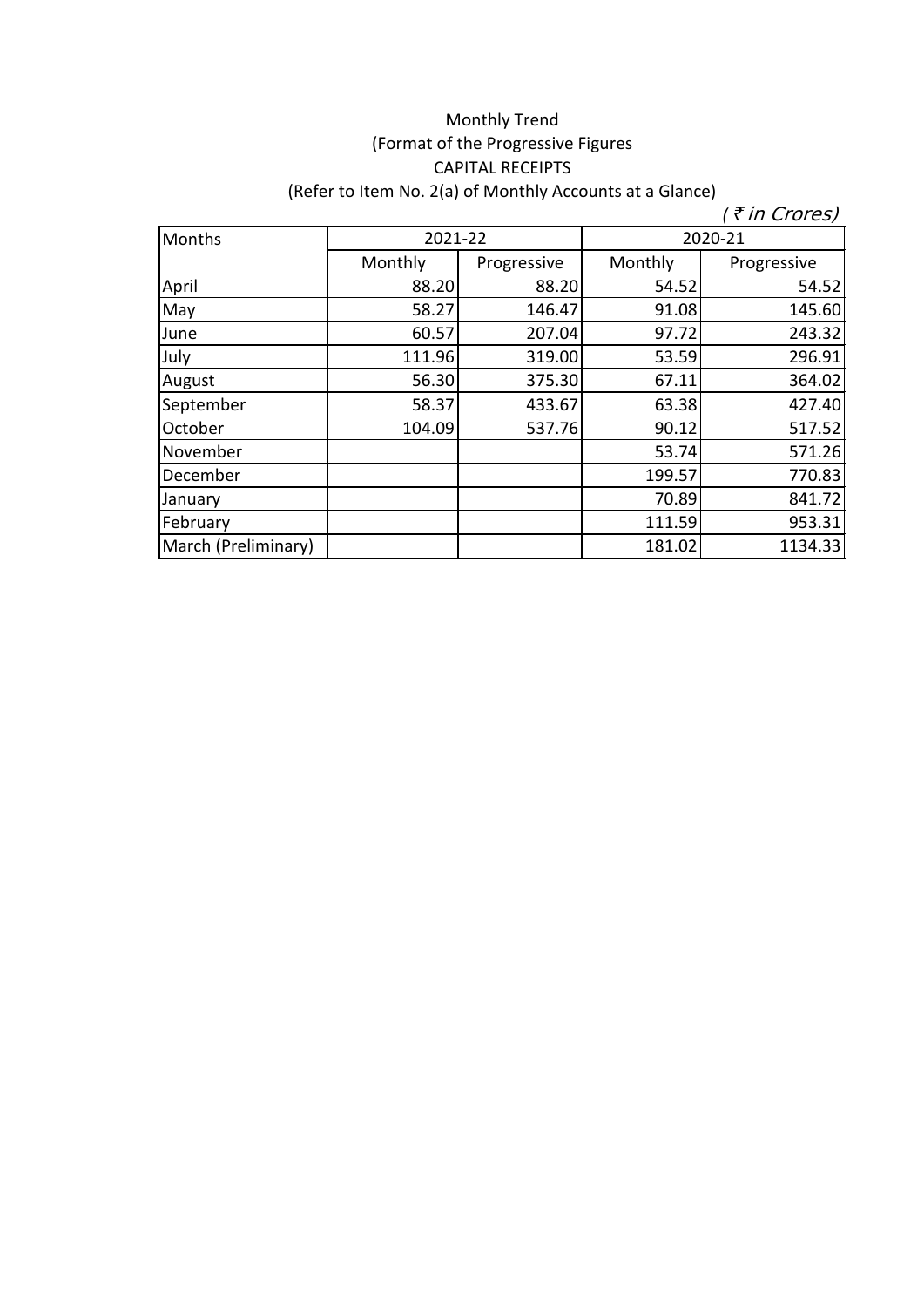## Monthly Trend (Format of the Progressive Figures CAPITAL RECEIPTS (Refer to Item No. 2(b) of Monthly Accounts at a Glance)

| Months              |         | 2021-22<br>2020-21 |         |             |
|---------------------|---------|--------------------|---------|-------------|
|                     | Monthly | Progressive        | Monthly | Progressive |
| April               | 0.00    | 0.00               | 0.00    | 0.00        |
| May                 | 0.00    | 0.00               | 0.00    | 0.00        |
| June                | 0.00    | 0.00               | 0.00    | 0.00        |
| July                | 0.00    | 0.00               | 0.00    | 0.00        |
| August              | 0.00    | 0.00               | 0.00    | 0.00        |
| September           | 0.00    | 0.00               | 0.00    | 0.00        |
| October             | 0.00    | 0.00               | 0.00    | 0.00        |
| November            |         |                    | 0.00    | 0.00        |
| December            |         |                    | 0.00    | 0.00        |
| January             |         |                    | 0.00    | 0.00        |
| February            |         |                    | 0.00    | 0.00        |
| March (Preliminary) |         |                    | 0.00    | 0.00        |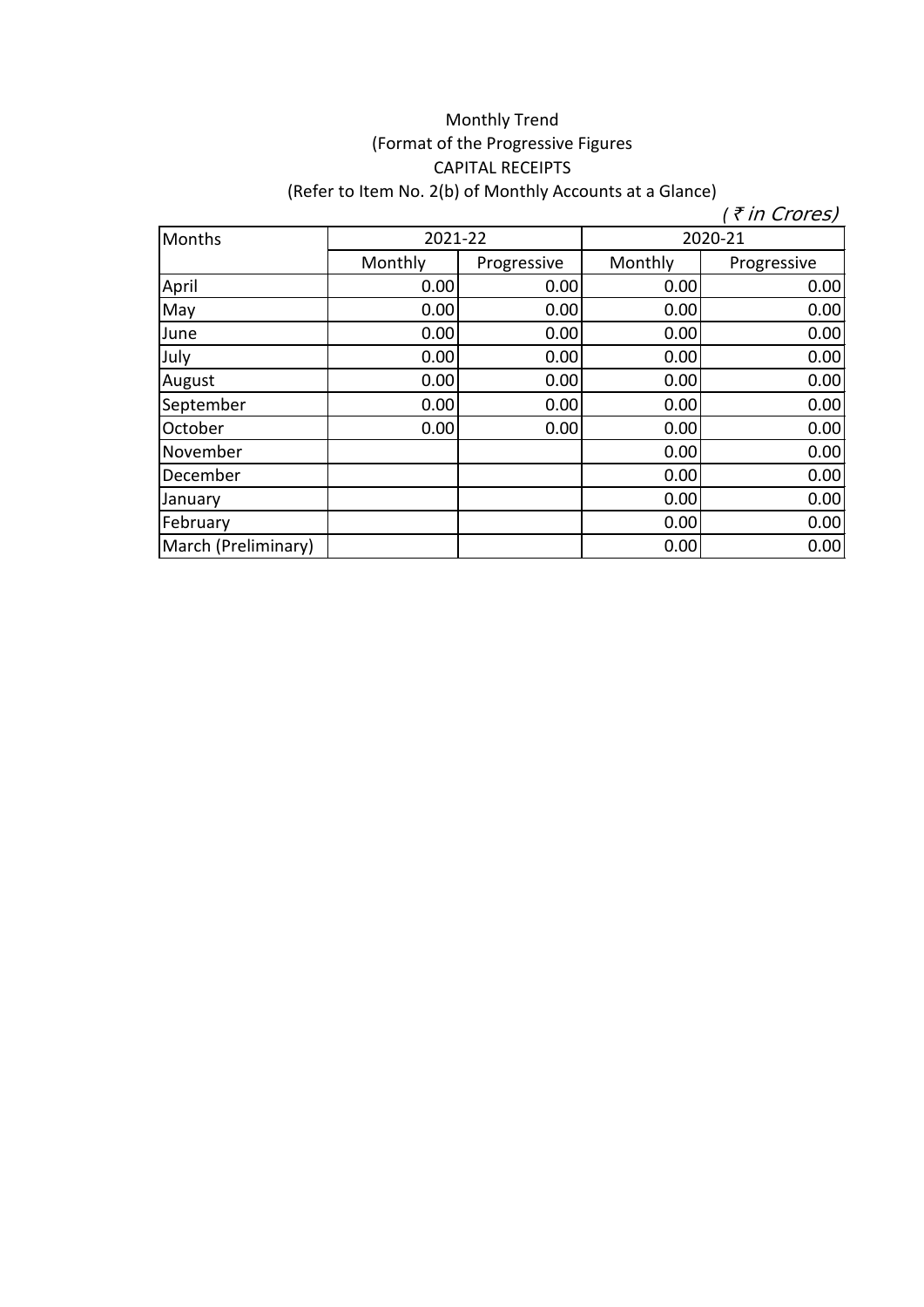## Monthly Trend (Format of the Progressive Figures CAPITAL RECEIPTS (Refer to Item No. 2(c) of Monthly Accounts at a Glance)

| Months              | 2021-22   |             | 2020-21    |             |
|---------------------|-----------|-------------|------------|-------------|
|                     | Monthly   | Progressive | Monthly    | Progressive |
| April               | $-847.38$ | $-847.38$   | 10724.09   | 10724.09    |
| May                 | 7491.58   | 6644.20     | 209.56     | 10933.65    |
| June                | 5662.61   | 12306.81    | 2858.42    | 13792.07    |
| July                | 7311.23   | 19618.04    | $-1118.38$ | 12673.69    |
| August              | 2740.21   | 22358.25    | 1623.68    | 14297.37    |
| September           | 6749.86   | 29108.11    | 8397.73    | 22695.10    |
| October             | 16468.30  | 45576.41    | 2118.08    | 24813.18    |
| November            |           |             | 3133.57    | 27946.75    |
| December            |           |             | 1451.34    | 29398.09    |
| January             |           |             | $-744.65$  | 28653.44    |
| February            |           |             | 13288.08   | 41941.52    |
| March (Preliminary) |           |             | 28426.50   | 70368.02    |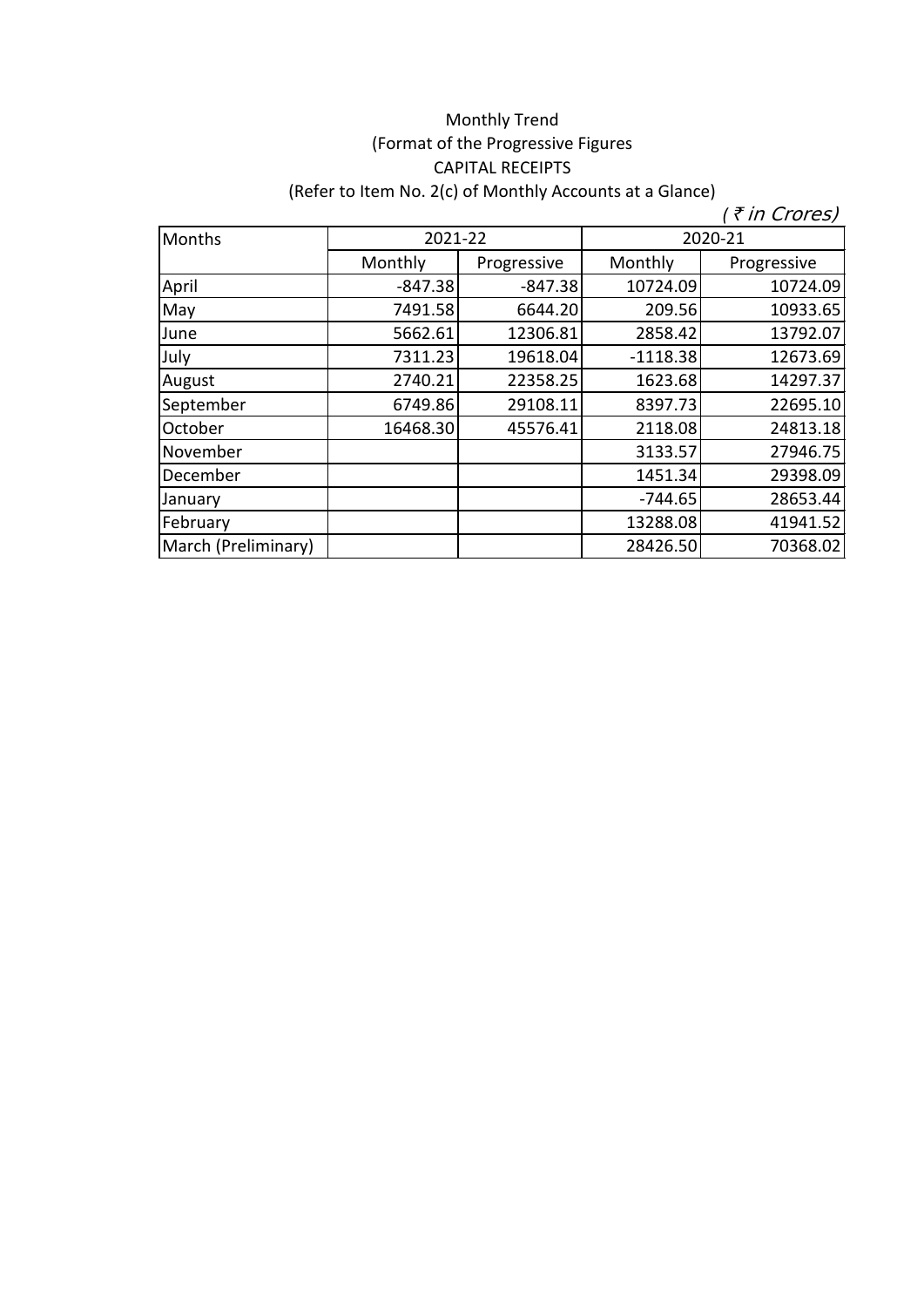## Monthly Trend (Format of the Progressive Figures REVENUE EXPENDITURE (Refer to Item No. 4(a) of Monthly Accounts at a Glance)

| Months              | 2021-22  |             | 2020-21  |             |
|---------------------|----------|-------------|----------|-------------|
|                     | Monthly  | Progressive | Monthly  | Progressive |
| April               | 3741.52  | 3741.52     | 6824.54  | 6824.54     |
| May                 | 8718.90  | 12460.42    | 7179.65  | 14004.19    |
| June                | 10033.03 | 22493.45    | 10898.95 | 24903.14    |
| July                | 14126.57 | 36620.02    | 11049.09 | 35952.23    |
| August              | 9871.45  | 46491.47    | 8190.09  | 44142.32    |
| September           | 15510.79 | 62002.26    | 10949.93 | 55092.25    |
| October             | 15067.30 | 77069.56    | 8288.72  | 63380.97    |
| November            |          |             | 10241.04 | 73622.01    |
| December            |          |             | 12790.96 | 86412.97    |
| January             |          |             | 11561.89 | 97974.86    |
| February            |          |             | 14749.72 | 112724.58   |
| March (Preliminary) |          |             | 38815.27 | 151539.85   |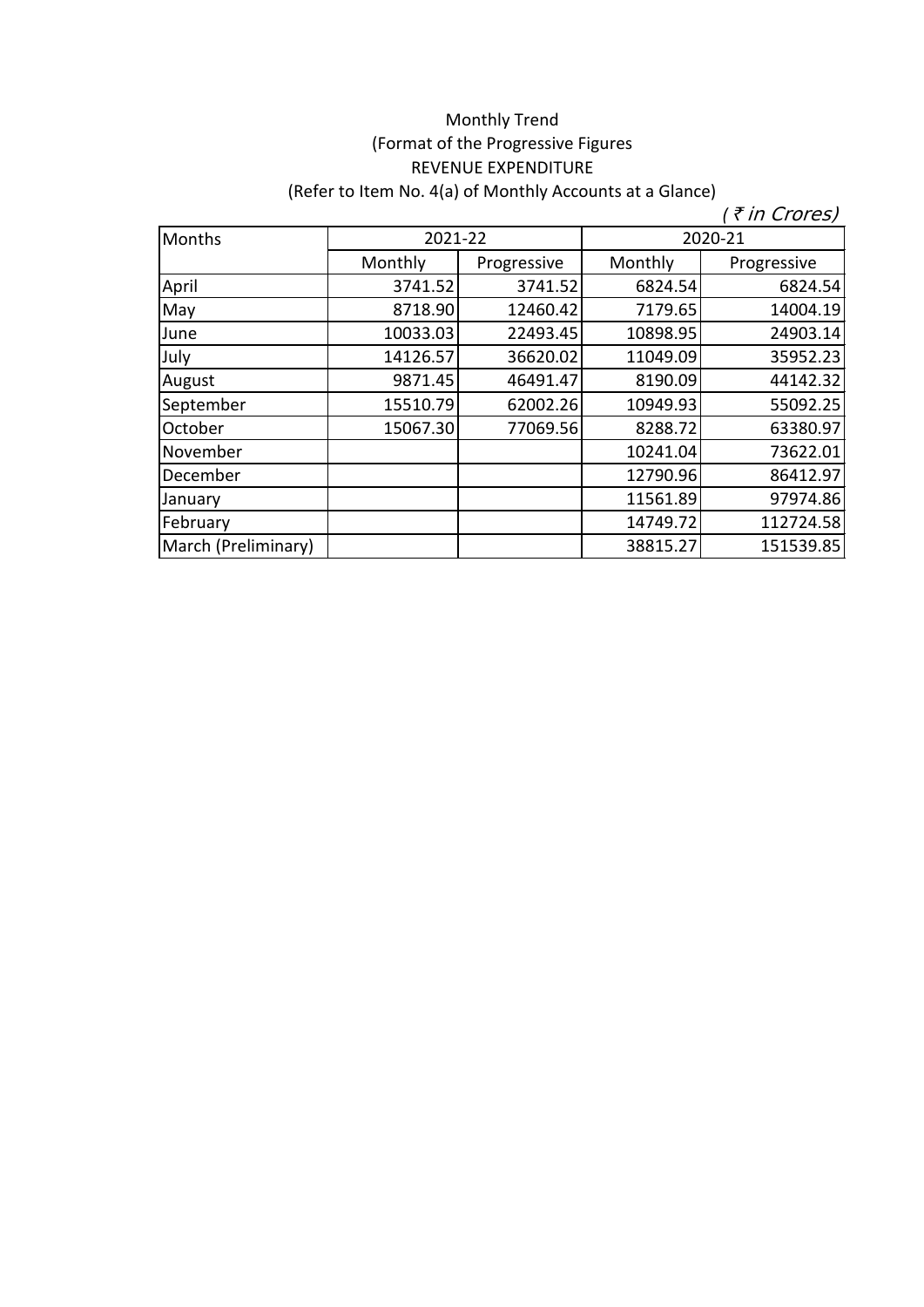## Monthly Trend (Format of the Progressive Figures REVENUE EXPENDITURE (Refer to Item No. 4(b) of Monthly Accounts at a Glance)

| Months              | 2021-22 |             | 2020-21 |             |
|---------------------|---------|-------------|---------|-------------|
|                     | Monthly | Progressive | Monthly | Progressive |
| April               | 3081.65 | 3081.65     | 2872.13 | 2872.13     |
| May                 | 1987.64 | 5069.29     | 1943.43 | 4815.56     |
| June                | 2807.32 | 7876.61     | 2709.57 | 7525.13     |
| July                | 2506.46 | 10383.07    | 2160.86 | 9685.99     |
| August              | 2871.32 | 13254.39    | 2435.18 | 12121.17    |
| September           | 4704.46 | 17958.85    | 4156.88 | 16278.05    |
| October             | 3113.61 | 21072.46    | 3022.36 | 19300.41    |
| November            |         |             | 1844.89 | 21145.30    |
| December            |         |             | 2748.20 | 23893.50    |
| January             |         |             | 2415.16 | 26308.66    |
| February            |         |             | 2333.81 | 28642.47    |
| March (Preliminary) |         |             | 5955.89 | 34598.36    |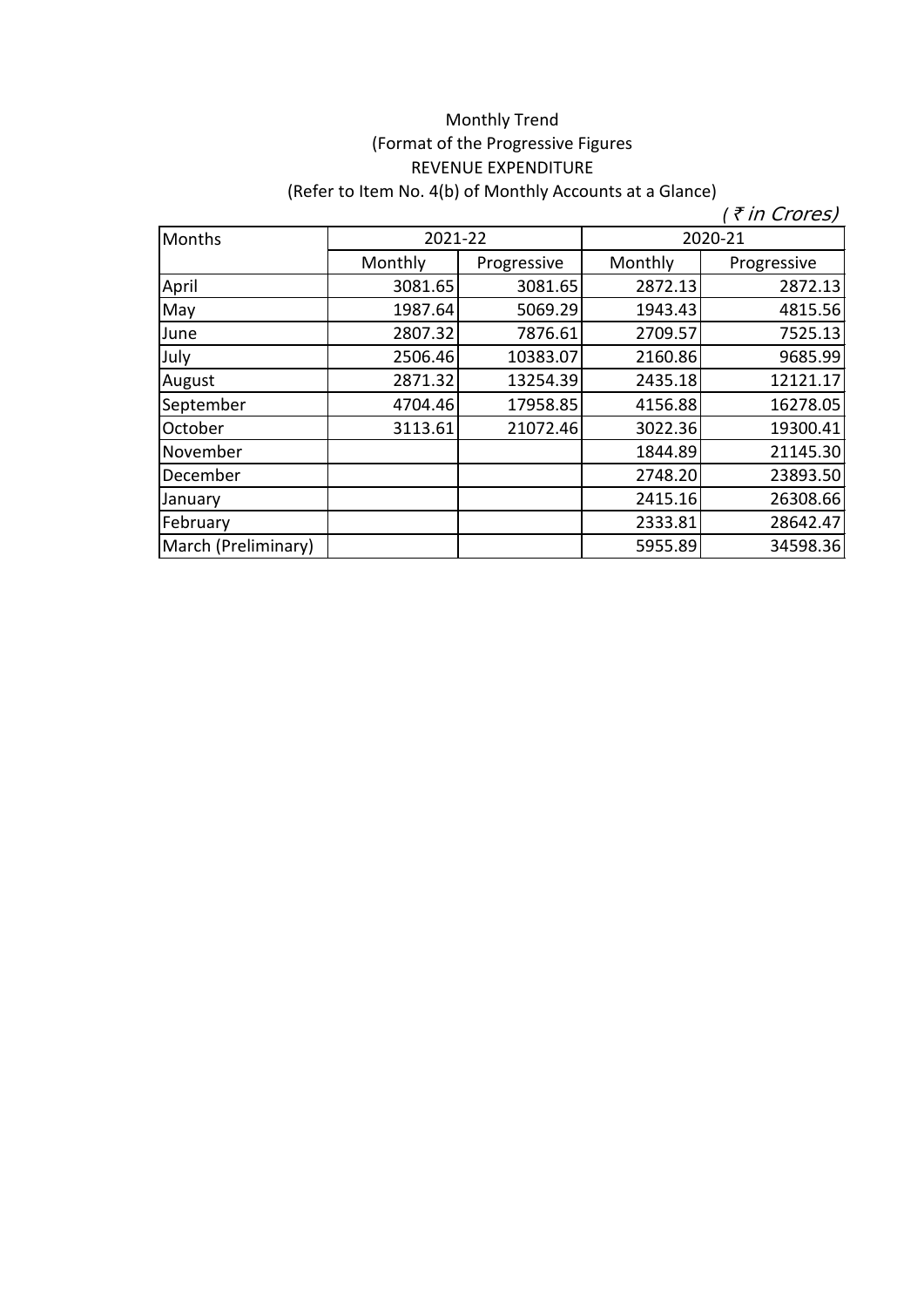## Monthly Trend (Format of the Progressive Figures REVENUE EXPENDITURE (Refer to Item No. 4(c) of Monthly Accounts at a Glance)

| Months              | 2021-22 |             | 2020-21 |             |
|---------------------|---------|-------------|---------|-------------|
|                     | Monthly | Progressive | Monthly | Progressive |
| April               | 5208.27 | 5208.27     | 5886.48 | 5886.48     |
| May                 | 5098.97 | 10307.24    | 3857.00 | 9743.48     |
| June                | 4108.92 | 14416.16    | 3919.47 | 13662.95    |
| July                | 3859.63 | 18275.79    | 5100.10 | 18763.05    |
| August              | 4706.07 | 22981.86    | 3247.66 | 22010.71    |
| September           | 4895.88 | 27877.74    | 4224.85 | 26235.56    |
| October             | 6381.29 | 34259.03    | 4841.73 | 31077.29    |
| November            |         |             | 3834.68 | 34911.97    |
| December            |         |             | 5119.70 | 40031.67    |
| January             |         |             | 3714.25 | 43745.92    |
| February            |         |             | 3523.26 | 47269.18    |
| March (Preliminary) |         |             | 5454.20 | 52723.38    |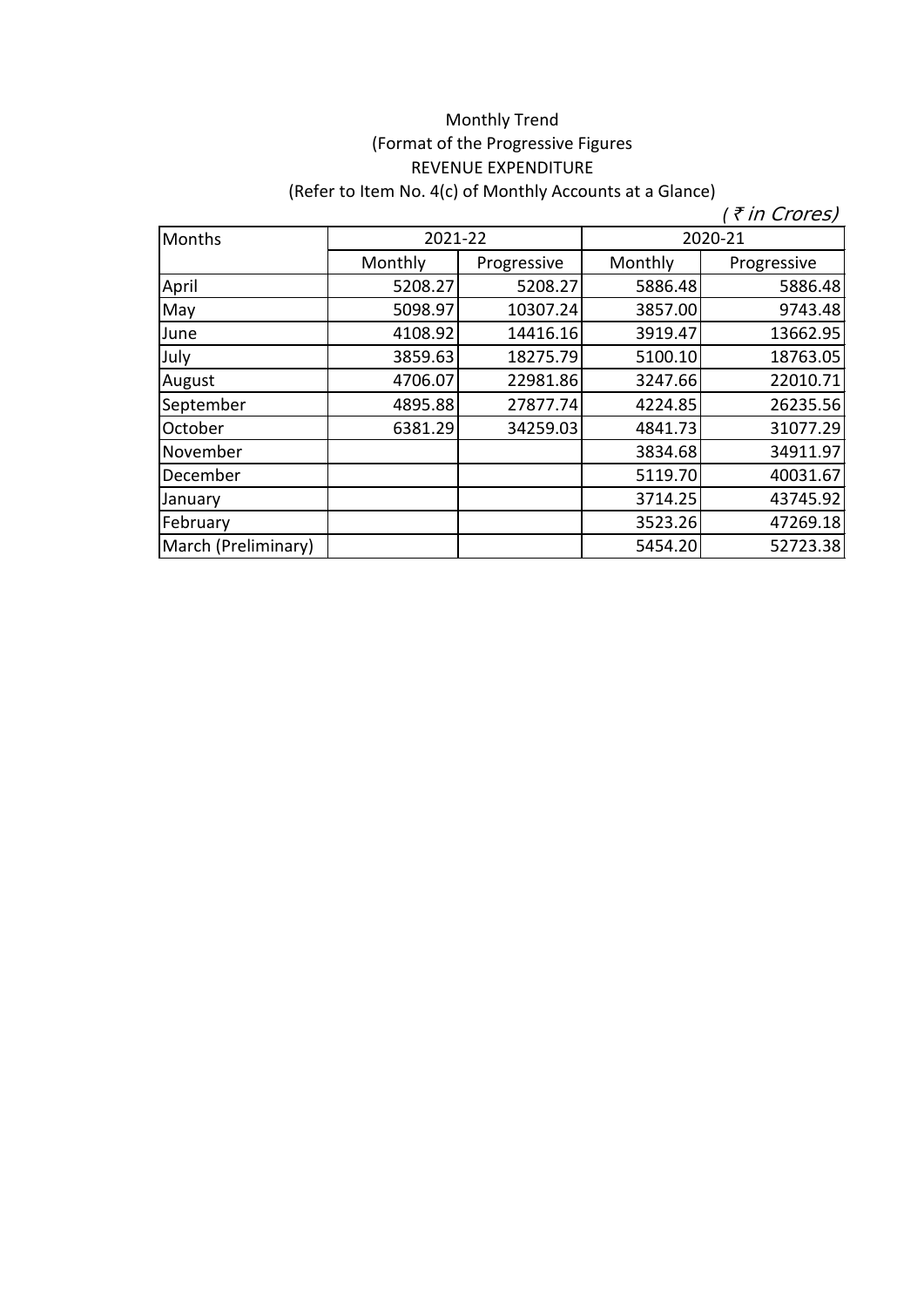# Monthly Trend (Format of the Progressive Figures REVENUE EXPENDITURE (Refer to Item No. 4(d) of Monthly Accounts at a Glance)

| <b>Months</b>       | 2021-22 |             | 2020-21 |             |
|---------------------|---------|-------------|---------|-------------|
|                     | Monthly | Progressive | Monthly | Progressive |
| April               | 5725.65 | 5725.65     | 5160.00 | 5160.00     |
| May                 | 3315.59 | 9041.24     | 3128.76 | 8288.76     |
| June                | 3667.00 | 12708.24    | 3861.82 | 12150.58    |
| July                | 4038.26 | 16746.50    | 4437.81 | 16588.39    |
| August              | 4717.18 | 21463.68    | 3394.30 | 19982.69    |
| September           | 4414.22 | 25877.90    | 3924.64 | 23907.33    |
| October             | 4721.68 | 30599.58    | 4268.30 | 28175.63    |
| November            |         |             | 3465.70 | 31641.33    |
| December            |         |             | 4157.67 | 35799.00    |
| January             |         |             | 4501.54 | 40300.54    |
| February            |         |             | 3815.16 | 44115.70    |
| March (Preliminary) |         |             | 3774.15 | 47889.85    |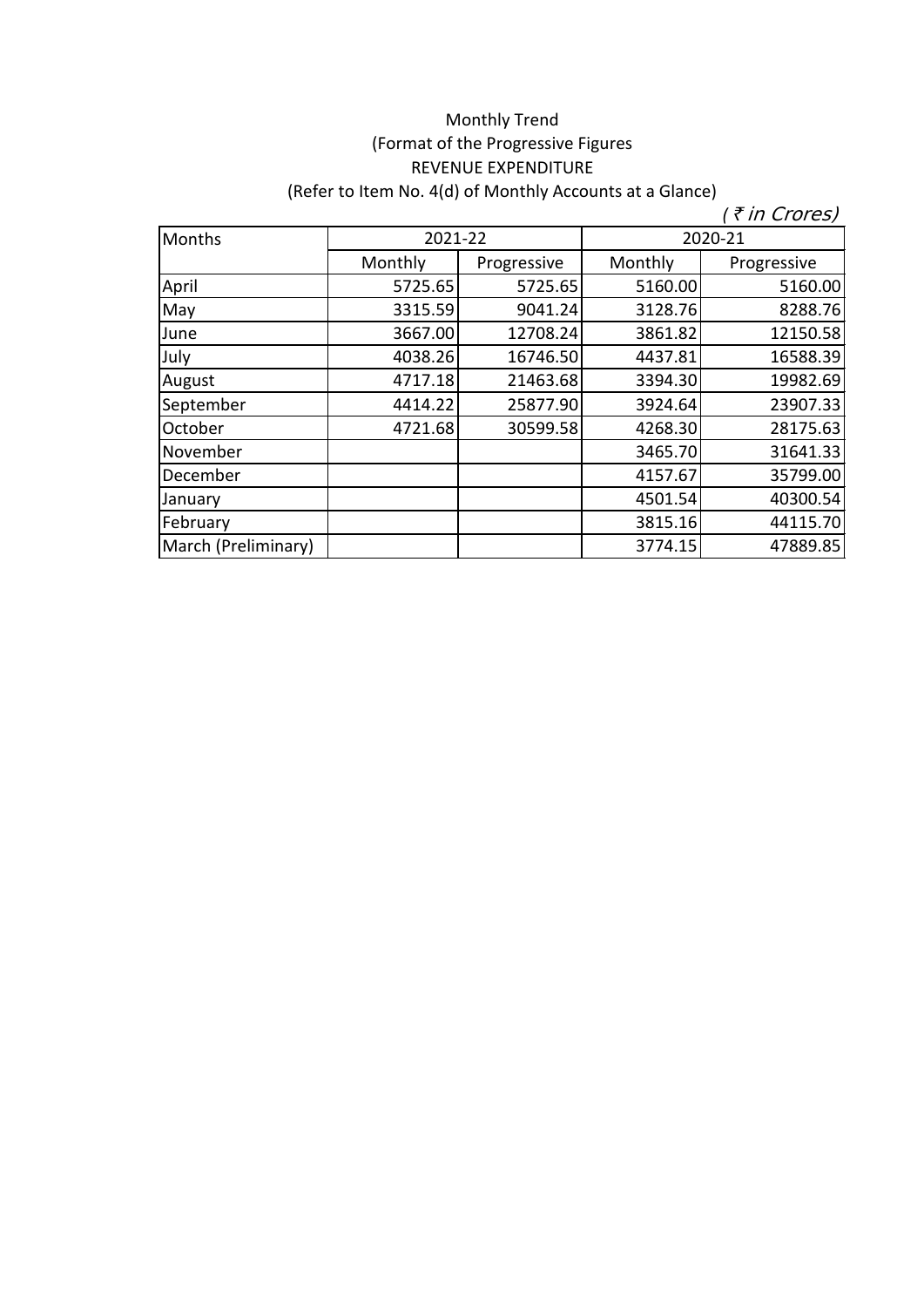## Monthly Trend (Format of the Progressive Figures REVENUE EXPENDITURE (Refer to Item No. 4(e) of Monthly Accounts at a Glance)

| Months              | 2021-22 |             | 2020-21 |             |
|---------------------|---------|-------------|---------|-------------|
|                     | Monthly | Progressive | Monthly | Progressive |
| April               | 0.00    | 0.00        | 500.00  | 500.00      |
| May                 | 1000.00 | 1000.00     | 794.77  | 1294.77     |
| June                | 1015.45 | 2015.45     | 501.77  | 1796.54     |
| July                | 1483.70 | 3499.15     | 501.23  | 2297.77     |
| August              | 1426.37 | 4925.52     | 577.40  | 2875.17     |
| September           | 598.94  | 5524.46     | 954.80  | 3829.97     |
| October             | 4423.23 | 9947.69     | 557.42  | 4387.39     |
| November            |         |             | 709.07  | 5096.46     |
| December            |         |             | 1152.65 | 6249.11     |
| January             |         |             | 1303.08 | 7552.19     |
| February            |         |             | 595.67  | 8147.86     |
| March (Preliminary) |         |             | 3542.81 | 11690.67    |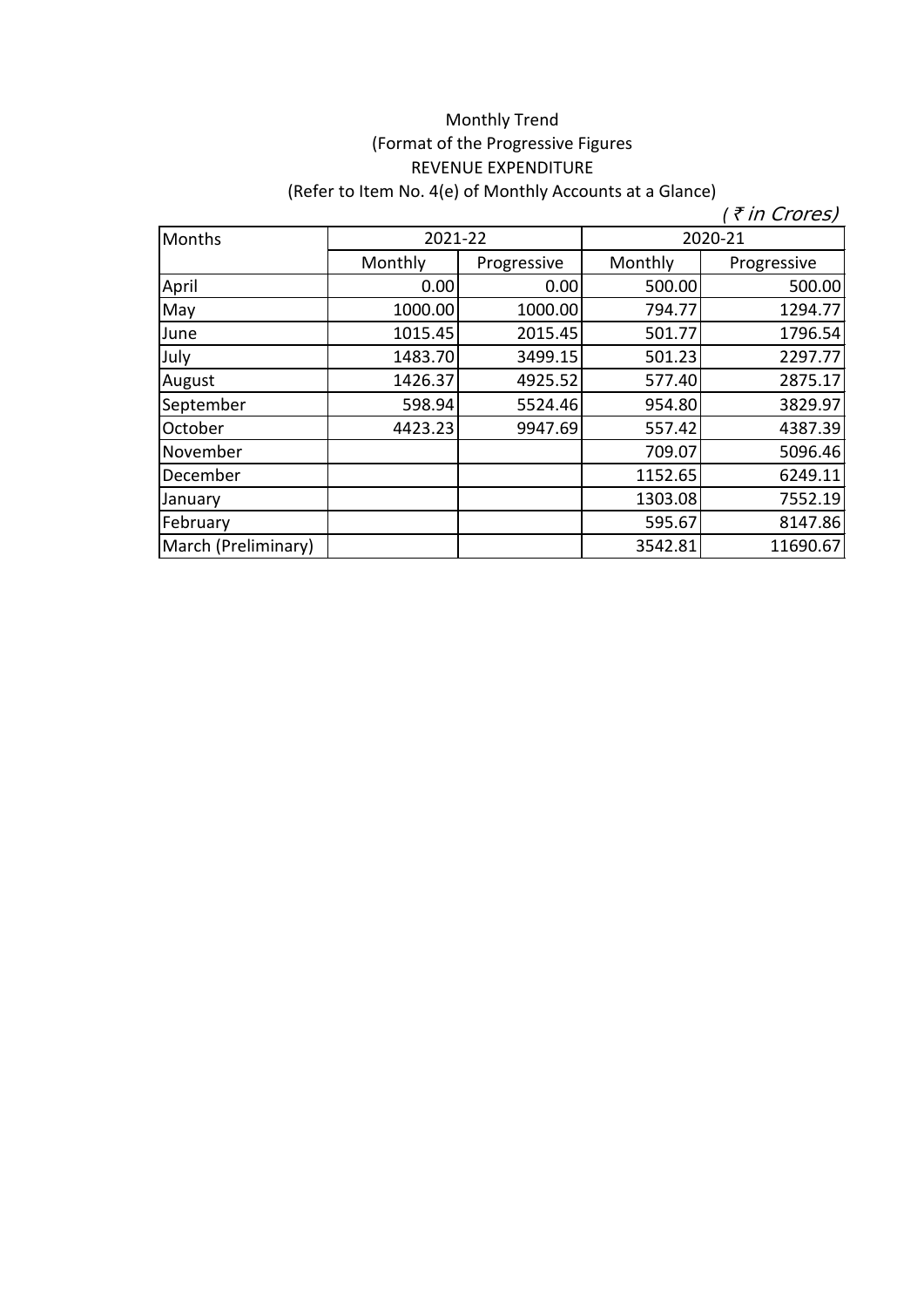## Monthly Trend (Format of the Progressive Figures CAPITAL EXPENDITURE (Refer to Item No. 5(a) of Monthly Accounts at a Glance)

| Months              | 2021-22 |             | 2020-21    |             |
|---------------------|---------|-------------|------------|-------------|
|                     | Monthly | Progressive | Monthly    | Progressive |
| April               | 147.16  | 147.16      | 215.34     | 215.34      |
| May                 | 3053.10 | 3200.26     | $-2093.32$ | $-1877.98$  |
| June                | 6533.93 | 9734.19     | 674.68     | $-1203.30$  |
| July                | 5448.50 | 15182.69    | 1556.10    | 352.80      |
| August              | 3626.58 | 18809.27    | 950.37     | 1303.17     |
| September           | 4993.90 | 23803.17    | 2284.71    | 3587.88     |
| October             | 5289.93 | 29093.10    | 3000.75    | 6588.63     |
| November            |         |             | 2528.23    | 9116.86     |
| December            |         |             | 8299.88    | 17416.74    |
| January             |         |             | 5868.19    | 23284.93    |
| February            |         |             | 8911.75    | 32196.68    |
| March (Preliminary) |         |             | 19088.36   | 51285.04    |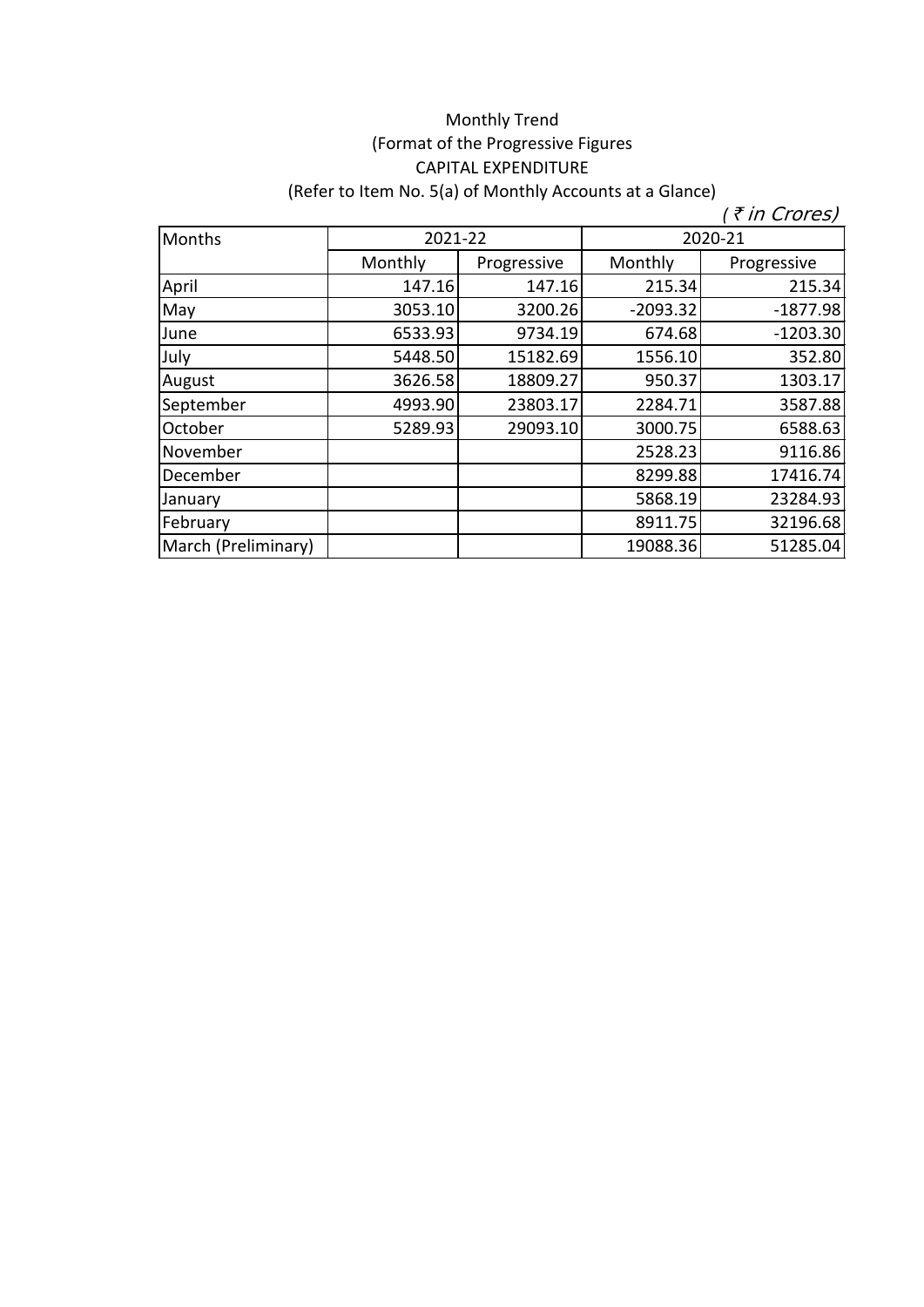## Monthly Trend (Format of the Progressive Figures CAPITAL EXPENDITURE (Refer to Item No. 5(b) of Monthly Accounts at a Glance)

| Months              | 2021-22 |             | 2020-21 |             |
|---------------------|---------|-------------|---------|-------------|
|                     | Monthly | Progressive | Monthly | Progressive |
| April               | 0.00    | 0.00        | 0.00    | 0.00        |
| May                 | 0.00    | 0.00        | 0.00    | 0.00        |
| June                | 0.00    | 0.00        | 0.00    | 0.00        |
| July                | 0.00    | 0.00        | 0.00    | 0.00        |
| August              | 0.00    | 0.00        | 0.00    | 0.00        |
| September           | 0.00    | 0.00        | 0.00    | 0.00        |
| October             | 0.00    | 0.00        | 0.00    | 0.00        |
| November            |         |             | 0.00    | 0.00        |
| December            |         |             | 0.00    | 0.00        |
| January             |         |             | 0.00    | 0.00        |
| February            |         |             | 0.00    | 0.00        |
| March (Preliminary) |         |             | 0.00    | 0.00        |